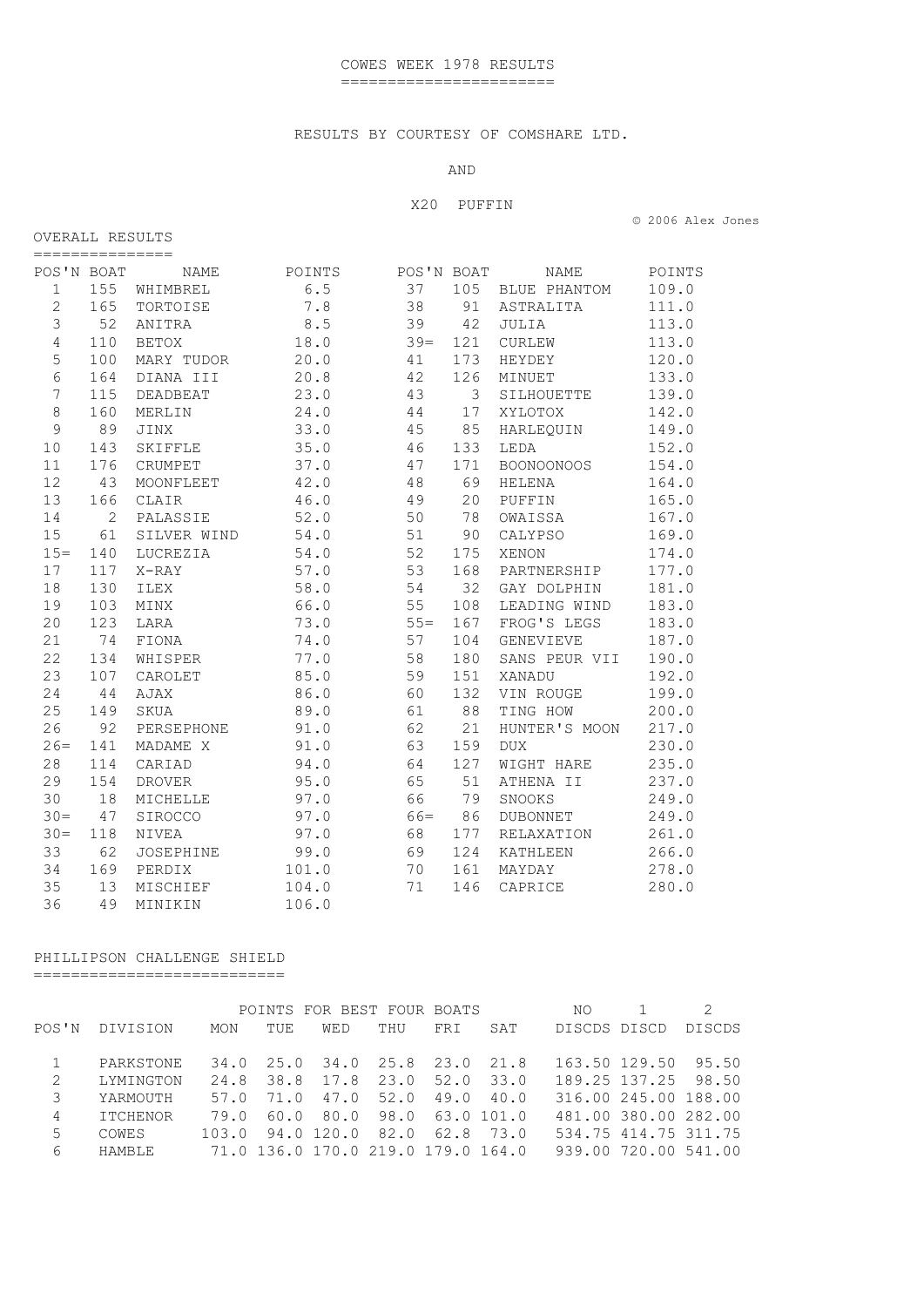COWES

| ◡◡┅⊔◡ |                        |                   |         |                                |        |               |                           |       |                           |         |      |        |               |                   |              |     |                  |        |
|-------|------------------------|-------------------|---------|--------------------------------|--------|---------------|---------------------------|-------|---------------------------|---------|------|--------|---------------|-------------------|--------------|-----|------------------|--------|
| ===== |                        |                   |         | *********************          |        |               |                           |       |                           |         |      |        |               |                   |              |     |                  |        |
|       |                        |                   | $\star$ |                                | POINTS |               |                           | RACES |                           | *       |      |        | POINTS TOTALS |                   |              |     |                  |        |
|       | PROVISIONAL OR FINAL F | F                 | $\star$ | F                              |        |               |                           |       | F                         | $\star$ | P    | NO.    |               | 2                 | POSITION     |     |                  |        |
|       |                        | SA SU             | $\star$ | MO.                            | TU     | WF.           | TН                        | FR    | SA                        | $\star$ | -SU  | $DTS-$ | $DTS-$        | $DTS-$            | LIST         |     |                  |        |
|       |                        | $29.30 \times 31$ |         |                                |        | $\mathcal{P}$ | 3                         | 4     | $5 *$                     |         | 6    | CARDS  | CARD          | CARDS             |              |     |                  |        |
| BOAT  | <b>NAME</b>            |                   | $\star$ |                                |        |               |                           |       |                           | $\star$ |      |        |               |                   | POS'N BOAT   |     | <b>NAME</b>      | POINTS |
|       | 13 MISCHIEF            |                   |         | AB AB * 36 41 30 16 31 27 * 12 |        |               |                           |       |                           |         |      |        |               | 181.0 140.0 104.0 | $\mathbf{1}$ | 164 | DIANA III        | 20.8   |
|       | 17 XYLOTOX             | AB AB             | $\star$ |                                |        |               | $== 20$ DO RE 27 31 * 18  |       |                           |         |      |        |               | 283.0 212.0 142.0 | 2            | 117 | X-RAY            | 57.0   |
|       | 20 PUFFIN              | AB AB * RE        |         |                                |        |               | RE == 39 35 38 $\star$ == |       |                           |         |      |        |               | 301.0 230.0 165.0 | 3            | -13 | MISCHIEF         | 104.0  |
| 21    | HUNTER'S MOON          | AR AR             | $\star$ | $=$                            | 43     | NF            | RE RE                     |       | $47 * =$                  |         |      |        |               | 355.0 284.0 217.0 | 4            | 17  | XYLOTOX          | 142.0  |
|       | 32 GAY DOLPHIN         | AB AB             | $\star$ | 47                             | 28     | 42            | RE.                       | ΝF    | $==$                      | $\star$ | $=$  |        |               | 319.0 248.0 181.0 | 5            | 2.0 | PUFFIN           | 165.0  |
|       | 79 SNOOKS              | AB AB             |         | $==$                           | RE.    | 53            | RE.                       | NF    | $=$                       |         | $==$ |        |               | 391.0 320.0 249.0 | 6            | 90  | CALYPSO          | 169.0  |
|       | 86 DUBONNET            | AB AB             | $\star$ | 42 RE                          |        | $==$          |                           | $=$   | $=$ $+$                   |         | $=$  |        |               | 391.0 320.0 249.0 |              | 175 | XENON            | 174.0  |
|       | 90 CALYPSO             | AB AB             |         | $*$ 33 39                      |        | NF            | 34 NF                     |       | $== * ==$                 |         |      |        |               | 307.0 236.0 169.0 | 8            | 168 | PARTNERSHIP      | 177.0  |
|       | 104 GENEVIEVE          | AB AB             | $\star$ | 46                             | 50     | 50            | 51                        |       | 41 RE $* ==$              |         |      |        |               | 295.0 238.0 187.0 | 9            | 32  | GAY DOLPHIN      | 181.0  |
|       | 117 X-RAY              | AB AB *           |         | 19 DO NF                       |        |               | -23                       | 4     |                           | $\star$ |      |        | 192.0 120.0   | 57.0              | 10           | 104 | <b>GENEVIEVE</b> | 187.0  |
|       | 146 CAPRICE            | AB AB             |         |                                |        |               | $==$                      |       | $\overline{RR}$ == $*$ == |         |      |        |               | 422.0 351.0 280.0 | 11           | 180 | SANS PEUR VII    | 190.0  |
|       | 161 MAYDAY             | AB AB             |         | $* == RR$                      |        | $==$          |                           | $==$  | $=$ $*$                   |         | $=$  |        |               | 420.0 349.0 278.0 | 12           | 21  | HUNTER'S MOON    | 217.0  |
|       | 164 DIANA III          | AB AB             | $\star$ | -1.5                           |        | 9             | 9                         |       | 4                         | $\star$ | 6    | 44.8   | 29.8          | 20.8              | 13           | 79  | SNOOKS           | 249.0  |
|       | 168 PARTNERSHIP        | AB AB             | $\star$ | NF                             | 42     | 47            |                           |       | 49 DQ 39 $* ==$           |         |      |        |               | 304.0 230.0 177.0 | $13=$        | 86  | <b>DUBONNET</b>  | 249.0  |
|       | 175 XENON              | AB AB             | $\star$ | NF.                            | 44     | 39            | 50                        |       | DO 41 $*$ 13              |         |      |        |               | 301.0 227.0 174.0 | 15           | 161 | MAYDAY           | 278.0  |
|       | 180 SANS PEUR VII      | AB AB             |         | $\star$ $==$                   | 49     | 43            | 48                        | RE.   | $50 * 16$                 |         |      |        |               | 328.0 257.0 190.0 | 16           | 146 | CAPRICE          | 280.0  |
|       |                        |                   |         | *********************          |        |               |                           |       |                           |         |      |        |               |                   |              |     |                  |        |

| HAMBLE                 |                                    |              |                         |         |     |            |       |                    |         |      |            |               |                   |            |     |                |        |
|------------------------|------------------------------------|--------------|-------------------------|---------|-----|------------|-------|--------------------|---------|------|------------|---------------|-------------------|------------|-----|----------------|--------|
| .=====                 |                                    |              | *********************   |         |     |            |       |                    |         |      |            |               |                   |            |     |                |        |
|                        |                                    | $\star$      |                         | POINTS  |     |            | RACES |                    | $\star$ |      |            | POINTS TOTALS |                   |            |     |                |        |
| PROVISIONAL OR FINAL F |                                    | F<br>$\star$ | F.                      | F       | F   | F          | F     | F                  | $\star$ | P.   | NO         |               |                   | POSITION   |     |                |        |
|                        | SA SU                              | $\star$      | MO.                     | TU      | WF. | TН         | FR    | SA *               |         | SU   | DIS-       | DTS-          | $DTS-$            | LIST       |     |                |        |
|                        | 2930                               |              | $*$ 31                  |         |     | 3          | 4     | .5.                | $\star$ | 6    | CARDS CARD |               | CARDS             |            |     |                |        |
| NAME<br>BOAT           |                                    | $\star$      |                         |         |     |            |       |                    | $\star$ |      |            |               |                   | POS'N BOAT |     | NAME.          | POINTS |
| 51 ATHENA II           | AB AB * 30                         |              |                         | NF      |     |            |       | == == == == * ==   |         |      |            |               | 379.0 308.0 237.0 |            | 176 | <b>CRUMPET</b> | 37.0   |
| 88<br>TING HOW         | AB AB                              | $\star$      |                         | 48 47   |     |            |       | NF DO RE $42 * ==$ |         |      |            |               | 338.0 267.0 200.0 |            | 166 | CLAIR          | 46.0   |
| 124<br>KATHLEEN        | AB AB                              |              | $* == == == NP RR * 14$ |         |     |            |       |                    |         |      |            |               | 408.0 337.0 266.0 |            | 88  | TING HOW       | 200.0  |
| 127 WIGHT HARE         | AB AB $*$ 34 == NF == NF == $*$ == |              |                         |         |     |            |       |                    |         |      |            |               | 377.0 306.0 235.0 |            | 127 | WIGHT HARE     | 235.0  |
| 166 CLAIR              | AB AB *                            |              |                         | 4 14 37 |     |            |       | 6 22 NF            | $\star$ | 4    | 140.0      | 83.0          | 46.0              | 5          | 51  | ATHENA II      | 237.0  |
| 176 CRUMPET            | AB<br>AB                           | $\star$      |                         | 3 10    |     | 7 DO 23 17 |       |                    | $\star$ | $==$ | 131        | 60.0          | 37.0              | 6          |     | RELAXATION     | 261.0  |
| 177 RELAXATION         | AB AB                              | $\star$      | $=$                     |         |     |            |       | $== == == 48 * 17$ |         |      |            |               | 403.0 332.0 261.0 |            | 124 | KATHLEEN       | 266.0  |
|                        |                                    |              | *********************   |         |     |            |       |                    |         |      |            |               |                   |            |     |                |        |

|      | <b>TTCHENOR</b>      |     |       |         |      |        |     |                           |       |     |         |              |               |               |                   |               |     |               |        |
|------|----------------------|-----|-------|---------|------|--------|-----|---------------------------|-------|-----|---------|--------------|---------------|---------------|-------------------|---------------|-----|---------------|--------|
|      | ========             |     |       |         |      |        |     | *********************     |       |     |         |              |               |               |                   |               |     |               |        |
|      |                      |     |       | $\star$ |      | POINTS |     |                           | RACES |     | $\star$ |              |               | POINTS TOTALS |                   |               |     |               |        |
|      | PROVISIONAL OR FINAL | F   | F     | $\star$ |      | F      |     | F                         | F     | F   | $\star$ | P            | NO            |               | 2                 | POSITION      |     |               |        |
|      |                      |     | SA SU | $\star$ | MO.  | TU     | WF. | TН                        | FR    | SA  | $\star$ | SU           | $DIS-$        | DIS-          | DTS-              | LIST          |     |               |        |
|      |                      |     | 29 30 | $\star$ | -31  |        |     | 3                         | 4     | 5   | $\star$ | 6            | CARDS         | CARD          | CARDS             |               |     |               |        |
| BOAT | NAME                 |     |       | $\star$ |      |        |     |                           |       |     | $\star$ |              |               |               |                   | POS'N BOAT    |     | NAME          | POINTS |
|      | 47 SIROCCO           | AB  | AB    |         |      |        |     | $*$ 23 DO 31 28 15 36 $*$ |       |     |         | $==$         | 205.0 133.0   |               | 97.0              |               | 103 | <b>MTNX</b>   | 66.0   |
|      | 78 OWAISSA           | AB  | AB    |         | 39   | -37    | -51 | RF.                       | RF.   | 40  | $\star$ | $=$          | 298.0         | 231.0         | 167.0             | $\mathcal{L}$ | 134 | WHISPER       | 77.0   |
|      | 103 MINX             | AB. | AB    | $\star$ | 24   | 12     | 8   | 22                        | RF.   | 33  | $\star$ | $=$          | 166.0         | 99.0          | 66.0              | 3             | 149 | SKUA          | 89.0   |
|      | 105 BLUE PHANTOM     | AB  | AB    | $\star$ | 21   | 32     | 27  | 46                        | 29    | 43  | $\star$ | $==$         |               |               | 198.0 152.0 109.0 | 4             | 141 | MADAME X      | 91.0   |
|      | 118 NIVEA            | AB  | AB    | $\star$ | $==$ | 26     | 23  | 32.                       | 18    | -30 |         | $\star$ $==$ |               | 200.0 129.0   | 97.0              | 5.            | 154 | <b>DROVER</b> | 95.0   |
|      | 121 CURLEW           | AB  | AB    |         | 31   | 18     | 4.5 | -35                       | RF.   | 29  | $\star$ | $=$          |               | 225.0 158.0   | 113.0             | 6             | 47  | SIROCCO       | 97.0   |
|      | 134 WHISPER          | AB. | AR    | $\star$ | 22   | 19     | 22  | 2.5                       | RE.   | 14  | $\star$ | $==$         |               | 169.0 102.0   | 77.0              | $6 =$         | 118 | NIVEA         | 97.0   |
|      | 141 MADAME X         | AB  | AB    | $\star$ | 13   | DO.    | 38  | 27                        | 13    | RE  | $\star$ | $==$         |               | 220.0 148.0   | 91.0              | 8             | 105 | BLUE PHANTOM  | 109.0  |
|      | 149 SKUA             | AB  | AB    |         | -27  |        | २५  | 41                        |       | 28  | $\star$ | $=$          |               | 165.0 124.0   | 89.0              | 9             | 121 | CURLEW        | 113.0  |
|      | 151 XANADU           | AB  | AB    | $\star$ | 40   | 25     | RE. | RE.                       | RE.   | $=$ | $\star$ | $=$          |               |               | 330.0 259.0 192.0 | 10            | 171 | BOONOONOOS    | 154.0  |
|      | 154 DROVER           | AB. | AB    | $\star$ | 26   | 13     | RF. | 2.4                       | 32    | RE. | $\star$ | $=$          | $215.0$ 152.0 |               | 95.0              | 11            | 78  | OWAISSA       | 167.0  |
|      | 171 BOONOONOOS       |     | AB AB |         | $==$ |        | 49  |                           |       |     |         | $=$          |               |               | 296.0 225.0 154.0 | 12.           | 151 | XANADU        | 192.0  |
|      |                      |     |       |         |      |        |     | *********************     |       |     |         |              |               |               |                   |               |     |               |        |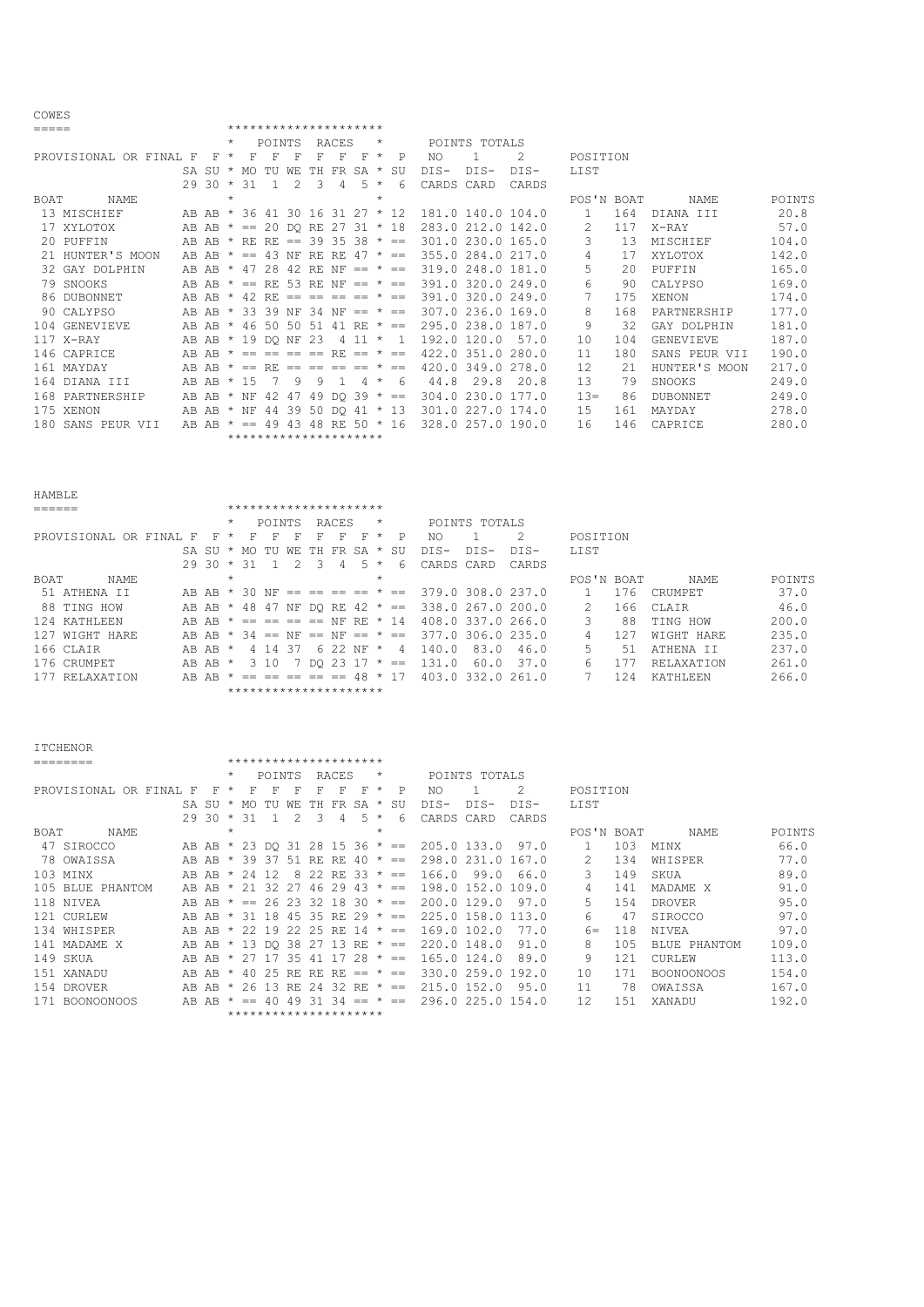## LYMINGTON

| <b>⊔⊥⊥</b> ⊥⊥⊥।∨∪⊥ ∪⊥∨ |                                         |                                               |                                                                                                   |                                                                                      |     |                           |     |               |                             |                                                           |                 |        |                                                                            |                                                         |     |                        |        |
|------------------------|-----------------------------------------|-----------------------------------------------|---------------------------------------------------------------------------------------------------|--------------------------------------------------------------------------------------|-----|---------------------------|-----|---------------|-----------------------------|-----------------------------------------------------------|-----------------|--------|----------------------------------------------------------------------------|---------------------------------------------------------|-----|------------------------|--------|
| =========              |                                         |                                               |                                                                                                   |                                                                                      |     |                           |     |               |                             |                                                           |                 |        |                                                                            |                                                         |     |                        |        |
|                        |                                         |                                               |                                                                                                   |                                                                                      |     |                           |     |               | $\star$                     |                                                           |                 |        |                                                                            |                                                         |     |                        |        |
|                        |                                         |                                               |                                                                                                   |                                                                                      |     |                           | F   | F             | $\star$                     | P                                                         | NO.             |        | 2                                                                          |                                                         |     |                        |        |
|                        |                                         |                                               | MO.                                                                                               | TU                                                                                   | WF. | TН                        | FR  | SA            | $\star$                     | SU                                                        | $DIS-$          | $DTS-$ | DTS-                                                                       | LIST                                                    |     |                        |        |
|                        |                                         |                                               | 31                                                                                                |                                                                                      |     | 3                         | 4   | .5            | $\star$                     | 6                                                         |                 | CARD   | CARDS                                                                      |                                                         |     |                        |        |
| NAME                   |                                         | $\star$                                       |                                                                                                   |                                                                                      |     |                           |     |               | $\star$                     |                                                           |                 |        |                                                                            |                                                         |     | <b>NAME</b>            | POINTS |
| 3 SILHOUETTE           |                                         |                                               | $==$                                                                                              |                                                                                      |     | 43                        |     |               |                             | $=$                                                       |                 |        |                                                                            |                                                         | 165 | TORTOISE               | 7.8    |
| 18 MICHELLE            |                                         |                                               | 17                                                                                                |                                                                                      | 20  | -37                       | RE. | 2.4           | $\star$                     | 8                                                         |                 |        | 97.0                                                                       |                                                         | 52  | ANITRA                 | 8.5    |
| 52 ANITRA              |                                         |                                               |                                                                                                   | Κ                                                                                    |     | 4                         | 6   | RE            | $\star$                     | $=$                                                       | 71.5            | 14.5   | 8.5                                                                        | 3                                                       | 160 | MERLIN                 | 24.0   |
| 62 JOSEPHINE           |                                         |                                               |                                                                                                   | RF.                                                                                  |     |                           |     |               | $\star$                     | $==$                                                      |                 |        | 99.0                                                                       | 4                                                       | 130 | <b>TT.EX</b>           | 58.0   |
| 92 PERSEPHONE          |                                         |                                               | NF                                                                                                | 31                                                                                   | 2.4 | 18                        | 30  |               | $\star$                     |                                                           |                 |        | 91.0                                                                       | 5                                                       | 92  | <b>PERSEPHONE</b>      | 91.0   |
| 114 CARTAD             |                                         |                                               | 41                                                                                                | 33                                                                                   |     |                           | 25  | $= -$         |                             | $==$                                                      |                 |        | 94.0                                                                       | б                                                       | 114 | CARIAD                 | 94.0   |
| 130 TLEX               |                                         |                                               | $==$                                                                                              | NF                                                                                   | 'n. |                           | -36 | 6             | $\star$                     | 3                                                         | 194.0           |        | 58.0                                                                       |                                                         | 18  | <b>MTCHELLE</b>        | 97.0   |
| 132 VIN ROUGE          |                                         |                                               | $==$                                                                                              | $==$                                                                                 | 36  | -47                       | NF  | 49            | $\star$                     | $==$                                                      | 341<br>$\Omega$ | 270.0  | 199.0                                                                      | 8                                                       | 62  | JOSEPHINE              | 99.0   |
| 160 MERLIN             |                                         |                                               | 5.                                                                                                |                                                                                      | 10  | RF.                       | 16  |               | $\star$                     | 5                                                         | 104.0           | 40.0   | 24.0                                                                       | 9                                                       | 3   | STLHOUETTE             | 139.0  |
| 165 TORTOISE           |                                         |                                               |                                                                                                   |                                                                                      |     |                           | 5   |               | $\star$                     | $==$                                                      | 15.8            | 10.8   | 7.8                                                                        | 10                                                      | 167 | FROG'S LEGS            | 183.0  |
|                        |                                         |                                               | 44                                                                                                | RF.                                                                                  | 48  | 45                        | RF. | 46            | $\star$                     |                                                           |                 |        |                                                                            | 11                                                      | 132 | VIN ROUGE              | 199.0  |
|                        |                                         |                                               |                                                                                                   |                                                                                      |     |                           |     |               |                             |                                                           |                 |        |                                                                            |                                                         |     |                        |        |
|                        | PROVISIONAL OR FINAL<br>167 FROG'S LEGS | F<br>AB<br>AB<br>AB.<br>AB<br>AB<br>AB.<br>AB | F<br>SA SU<br>29 30<br>AB AB<br>AB AB<br>AB<br>AB<br>AB<br>AB AB<br>AB<br>AB<br>AB<br>AB<br>AB AB | $\star$<br>$\star$<br>$\star$<br>$\star$<br>$\star$<br>$\star$<br>$\star$<br>$\star$ | 18  | POINTS<br>48<br>36<br>-19 | .54 | 5 RE<br>$+5-$ | RACES<br>26 22<br>RE.<br>19 | *********************<br>$\star$<br>********************* | $\star$<br>-11  |        | CARDS<br>201.0 134.0<br>231.0 164.0<br>175.0 122.0<br>206.0 135.0<br>123.0 | POINTS TOTALS<br>264.0 193.0 139.0<br>315.0 248.0 183.0 |     | POSITION<br>POS'N BOAT |        |

PARKSTONE

|             | ========             |   |             |         |       |                |               | ********************* |                        |           |         |             |            |               |                   |               |     |              |        |
|-------------|----------------------|---|-------------|---------|-------|----------------|---------------|-----------------------|------------------------|-----------|---------|-------------|------------|---------------|-------------------|---------------|-----|--------------|--------|
|             |                      |   |             | $\star$ |       | POINTS         |               |                       | RACES                  |           | $\star$ |             |            | POINTS TOTALS |                   |               |     |              |        |
|             | PROVISIONAL OR FINAL | F | F           | $\star$ | F     | F              | F             | F                     | F                      | F         | $\star$ | P           | NO.        |               | 2                 | POSITION      |     |              |        |
|             |                      |   | SA SU       | $\star$ | MO.   | TU             | WF.           | TН                    | FR.                    | SA        | $\star$ | SU          | $DIS-$     | $DIS-$        | $DTS-$            | LIST          |     |              |        |
|             |                      |   | $2930 * 31$ |         |       | $\overline{1}$ | $\mathcal{L}$ | 3                     | 4                      | 5         | $\star$ | 6           | CARDS CARD |               | CARDS             |               |     |              |        |
| <b>BOAT</b> | <b>NAME</b>          |   |             | $\star$ |       |                |               |                       |                        |           | $\star$ |             |            |               |                   | POS'N BOAT    |     | <b>NAME</b>  | POINTS |
|             | 43 MOONFLEET         |   | AB AB *     |         | 8     | 11 15 RE       |               |                       |                        | $8\,23$ * |         | $==$        |            | 129.0 65.0    | 42.0              | $\mathbf{1}$  | 155 | WHIMBREL     | 6.5    |
|             | 44 AJAX              |   | AB AB       | $\star$ | 25 16 |                | NF            | RE.                   | 2.0                    | $2.5$ *   |         | $==$        |            | 213.0 149.0   | 86.0              | $\mathcal{L}$ | 100 | MARY TUDOR   | 20.0   |
|             | 49 MINIKIN           |   | AB AB       | $\star$ | 32 21 |                | - 16          | 40                    | RE.                    | $37 *$    |         | $=$         |            |               | 213.0 146.0 106.0 | 3.            | 115 | DEADBEAT     | 23.0   |
|             | 61 SILVER WIND       |   | AB AB       | $\star$ | 16    |                |               | 9 17 19 RE 12 $* ==$  |                        |           |         |             | 140.0      | 73.0          | 54.0              | 4             | 89  | JINX         | 33.0   |
|             | 74 FIONA             |   | AB AB *     |         |       | 14 DO 26       |               |                       | $20\ 24\ 16 \times ==$ |           |         |             | 172.0      | 100.0         | 74.0              | 5.            | 43  | MOONFLEET    | 42.0   |
|             | 85 HARLEQUIN         |   | AB AB       | $\star$ | $=$   | 45             | $=$           | 44                    | $3921 \times ==$       |           |         |             | 291.0      |               | 220.0149.0        | 6             | 61  | SILVER WIND  | 54.0   |
|             | 89 JINX              |   | AB AB       | $\star$ | 2.1   | 8              | 6             | -8                    | 11                     | $20 * ==$ |         |             | 74.0       | 53.0          | 33.0              | 7             | 123 | LARA         | 73.0   |
|             | 100 MARY TUDOR       |   | AB AB       | $\star$ |       | 6 DO 12 10     |               |                       | 2                      | -2        | $\star$ | 2           | 104.0      | 32.0          | 20.0              | 8             | 74  | FIONA        | 74.0   |
|             | 107 CAROLET          |   | AB AB       | $\star$ |       | 45 23 34       |               | - 14                  | 33                     | 15        | $\star$ | $==$        |            | 164.0 119.0   | 85.0              | 9             | 107 | CAROLET      | 85.0   |
|             | 108 LEADING WIND     |   | AB AB       | $\star$ | $==$  | 38             | 52            | 26                    | RE.                    | $==$      | $\star$ | $==$        |            | 325.0 254.0   | 183.0             | 10            | 44  | AJAX         | 86.0   |
| 115         | DEADBEAT             |   | AB AB       | $\star$ | 9     | 6              | 13            |                       | 3                      |           |         | $7 * =$     | 45.0       | 32.0          | 23.0              | 11            | 49  | MINIKIN      | 106.0  |
|             | 123 LARA             |   | AB AB       | $\star$ | NF    | DO 32          |               | 13                    | - 10                   | 18        |         | $\star$ ==  |            | 198.0 126.0   | 73.0              | 12.           | 173 | HEYDEY       | 120.0  |
|             | 126 MINUET           |   | AB AB       | $\star$ | 38    | 34             | 44            | 29                    | RE.                    | 32        | $\star$ | 9           |            |               | 244.0 177.0 133.0 | 13            | 126 | MINUET       | 133.0  |
|             | 155 WHIMBREL         |   | AB AB       | $\star$ | 11    | 2              | २             |                       | 12                     |           |         | $\star$ ==  | 29.5       | 17.5          | 6.5               | 14            | 85  | HARLEOUIN    | 149.0  |
| 159 DUX     |                      |   | AB AB       | $\star$ | $=$   | $=$            | -40           | 52                    | $RF = *$               |           |         | $= -$       |            |               | 372.0 301.0 230.0 | 15            | 108 | LEADING WIND | 183.0  |
|             | 173 HEYDEY           |   | AB AB       |         | $=$   | 22             | -25           |                       | 36 37 44               |           |         | $\star$ $=$ |            |               | 235.0 164.0 120.0 | 16            | 159 | <b>DUX</b>   | 230.0  |
|             |                      |   |             |         |       |                |               | ********************* |                        |           |         |             |            |               |                   |               |     |              |        |

|  |  |  | YARMOUTH |  |
|--|--|--|----------|--|
|  |  |  |          |  |

|             | -----------    |            |       |         |     |               |      |                                            |           |        |         |              |            |               |                   |            |     |               |        |
|-------------|----------------|------------|-------|---------|-----|---------------|------|--------------------------------------------|-----------|--------|---------|--------------|------------|---------------|-------------------|------------|-----|---------------|--------|
|             | ========       |            |       |         |     |               |      | *********************                      |           |        |         |              |            |               |                   |            |     |               |        |
|             |                |            |       | $\star$ |     | <b>POINTS</b> |      |                                            | RACES     |        | $\star$ |              |            | POINTS TOTALS |                   |            |     |               |        |
|             | PROVISIONAL OR | FINAL<br>F | F     | $\star$ | F   |               |      |                                            | ᠷ         | F      | $\star$ | P            | ΝO         |               | 2                 | POSITION   |     |               |        |
|             |                | SA         | SU    | $\star$ | MO. | TU            | WF.  | TН                                         | FR        | SA     | $\star$ | SU           | $DIS-$     | $DTS-$        | $DTS-$            | LIST       |     |               |        |
|             |                |            | 29 30 | $\star$ | -31 |               |      | २                                          | 4         | .5     | $\star$ | 6            | CARDS CARD |               | CARDS             |            |     |               |        |
| <b>BOAT</b> | NAME           |            |       | $\star$ |     |               |      |                                            |           |        | $\star$ |              |            |               |                   | POS'N BOAT |     | <b>NAME</b>   | POINTS |
|             | 2 PALASSIE     | AB         | AB    | $\star$ | 10  | 15            | - 14 | RE                                         | -21       | -13    | $\star$ | $==$         | 137.0      | 73.0          | 52.0              |            | 110 | <b>BETOX</b>  | 18.0   |
|             | 42 JULIA       |            |       |         |     |               |      | AB AB $\star$ 29 30 33 33 28 26 $\star$ == |           |        |         |              |            |               | 179.0 146.0 113.0 |            | 143 | SKIFFLE       | 35.0   |
|             | 69 HELENA      | AB         | AB    | $\star$ | 37  | 46            | 46   | 42                                         | 40        | 45     |         | $* 15$       |            |               | 256.0 210.0 164.0 | 3          |     | PALASSIE      | 52.0   |
|             | 91 ASTRALITA   | AB         | AB    | $\star$ | 35  | -27           | 29   | -21                                        | RE.       | 34     | $\star$ | 10           |            | 213.0 146.0   | 111.0             |            | 140 | LUCREZIA      | 54.0   |
|             | 110 BETOX      |            | AB AB | $\star$ | 12. | 5             | 4    | 2                                          |           | 9      |         | $\star$ ==   | 39.0       | 27.0          | 18.0              | 5.         | 169 | PERDIX        | 101.0  |
|             | 133 LEDA       | AB         | AB    | $\star$ | 43  | -3.5          | 41   | 38                                         |           | $38 =$ |         | $\star$ $==$ |            | 266.0 195.0   | 152.0             | б          | 91  | ASTRALITA     | 111.0  |
|             | 140 LUCREZIA   | AB         | AB    | $\star$ | 28  | 29            | 18   | 12                                         | <b>14</b> | 1 O    | $\star$ | $=$          | . 0        | 82.0          | 54.0              |            | 42  | JULIA         | 113.0  |
|             | 143 SKIFFLE    |            | AB AB | $\star$ |     | 7 RF          |      |                                            | 9         | 8      |         | $\star$ $==$ | 11<br>17.0 | 52.0          | 35.0              | 8          | 133 | LEDA          | 152.0  |
|             | 169 PERDIX     | AB         | AB    | $\star$ | $=$ | 24            | 28   | -30-                                       | 19        | -35    |         | $\star$ $=$  |            | 207.0 136.0   | 101.0             | 9          | 69  | <b>HELENA</b> | 164.0  |
|             |                |            |       |         |     |               |      | *********************                      |           |        |         |              |            |               |                   |            |     |               |        |